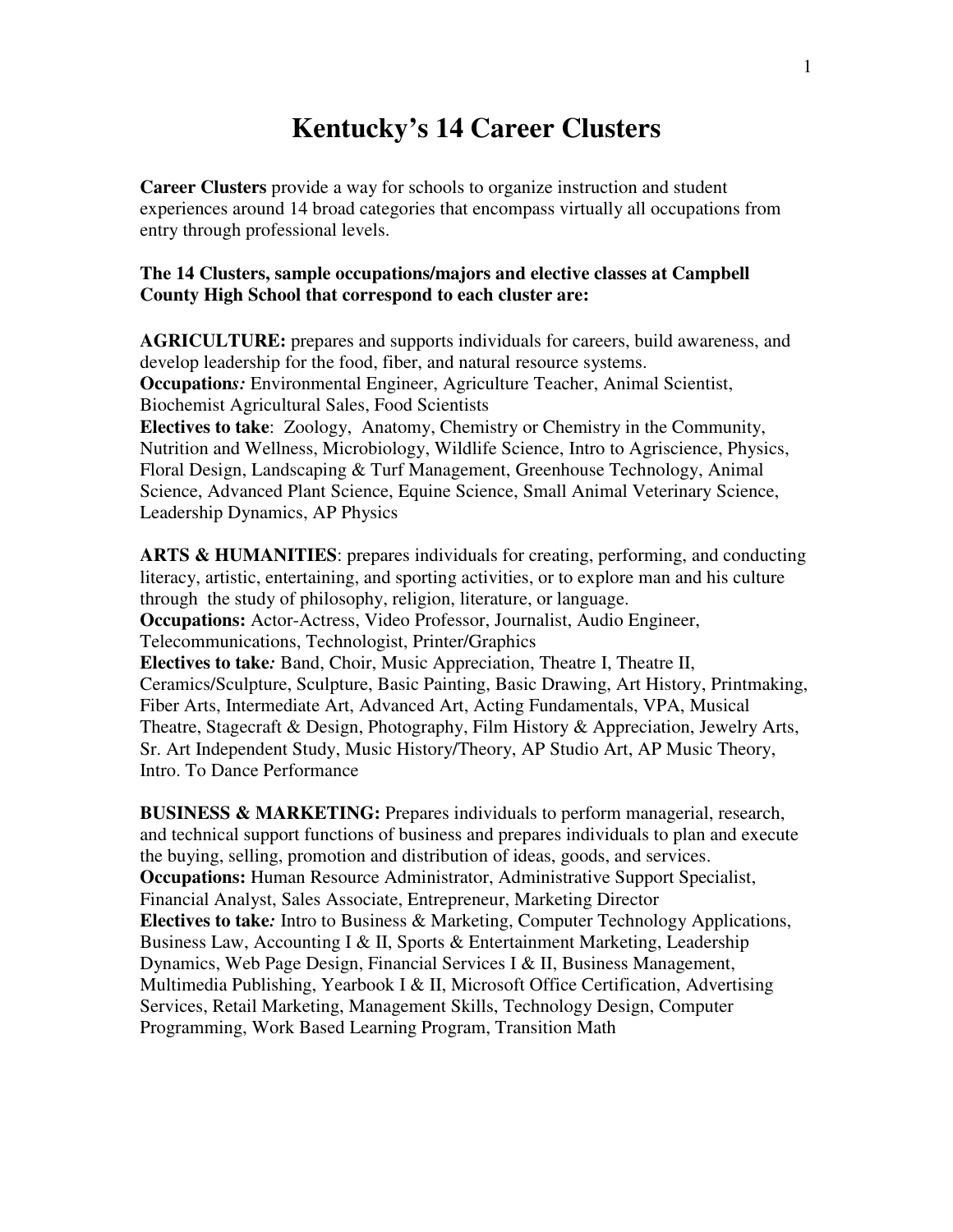**COMMUNICATIONS:** prepares individual to apply technical knowledge and skills to effectively communicate ideas and information.

**Occupations:** Graphic Designer/Commercial Artist, Technician, Telecommunications Director, Electronic Engineer, Architect, Radio & Television, Digital Media Specialist **Electives to take***:* Intro to Business & Marketing, Computer Technical Applications, Sports & Entertainment Marketing, Leadership Dynamics, Webpage Design, Business Management, Multimedia Publishing, Microsoft Office Certification, Advertising Services/Travel & Tourism, Retail Marketing, Foreign Language, FACS Life Skills, Fashion & Interior Design I & II, Foundations of Technology, Technology Design, Advanced Design Applications, Advanced Technology Applications, Computer Programming, Engineering Design, Special Technology Topics, Oral Communications, Journalism, Communications Media, Advanced Communications Media, Physics, Psychology, AP Psychology, Art I, Drawing, Painting, Art History, Music History/Theory, AP Studio Art, AP Music Theory, Intro to Dance Performance

**CONSTRUCTION:** prepares individuals to apply technical knowledge and skills in the constructing, inspecting, and maintaining of structures and related properties. **Occupations***:* Contractor, Architect, Electrician, Heavy Equipment, Operator, Carpenter, Plumber

**Electives to take***:* Leadership Dynamics, Foundations of Technology, Advanced Design Applications, Engineering Design, Special Technology Topics, Technology Design, Landscaping & Turf Management, Intro to Business Management, Money Skills/Relationships, Work Based Learning, Transition Math

**EDUCATION:** prepares individuals for the practice of learning and teaching, and related research, administrative and support services.

**Occupations:** Teacher, School Counselor, College Professor, Corporate Trainer, School Librarian

**Electives to take***:* Principles of Teaching, Child/Human Development & Parenting, Child Care Services I & II, Money Skills/Relationships, Foundations of Technology, Oral Communications, Communications Media & Adv. Communications Media, Journalism, Psychology/AP Psychology, Leadership Dynamics, Computer Technology Applications, Government & Politics, Community & Health

**HEALTH SCIENCE:** prepares individuals to apply technical knowledge and skills for maintenance of health, prevention of illness, and care of the ill.

**Occupations***:* Pediatrician, Physical Therapist, Radiological Technologist, Occupational Therapist, Medical Assistant, Hospital Administrator

**Electives to take***:* Psychology, Money Skills/Relationships, Computer & Technology Applications, Child/Human Development & Parenting, Microbiology, Medical Terms & Disease, Anatomy & Physiology, AP Biology, AP Chemistry, Physics, Business Management, Community Health, Physical Education II & III, Principles of Teaching, Life Skills, Peer Tutoring/Special Needs, AP Physics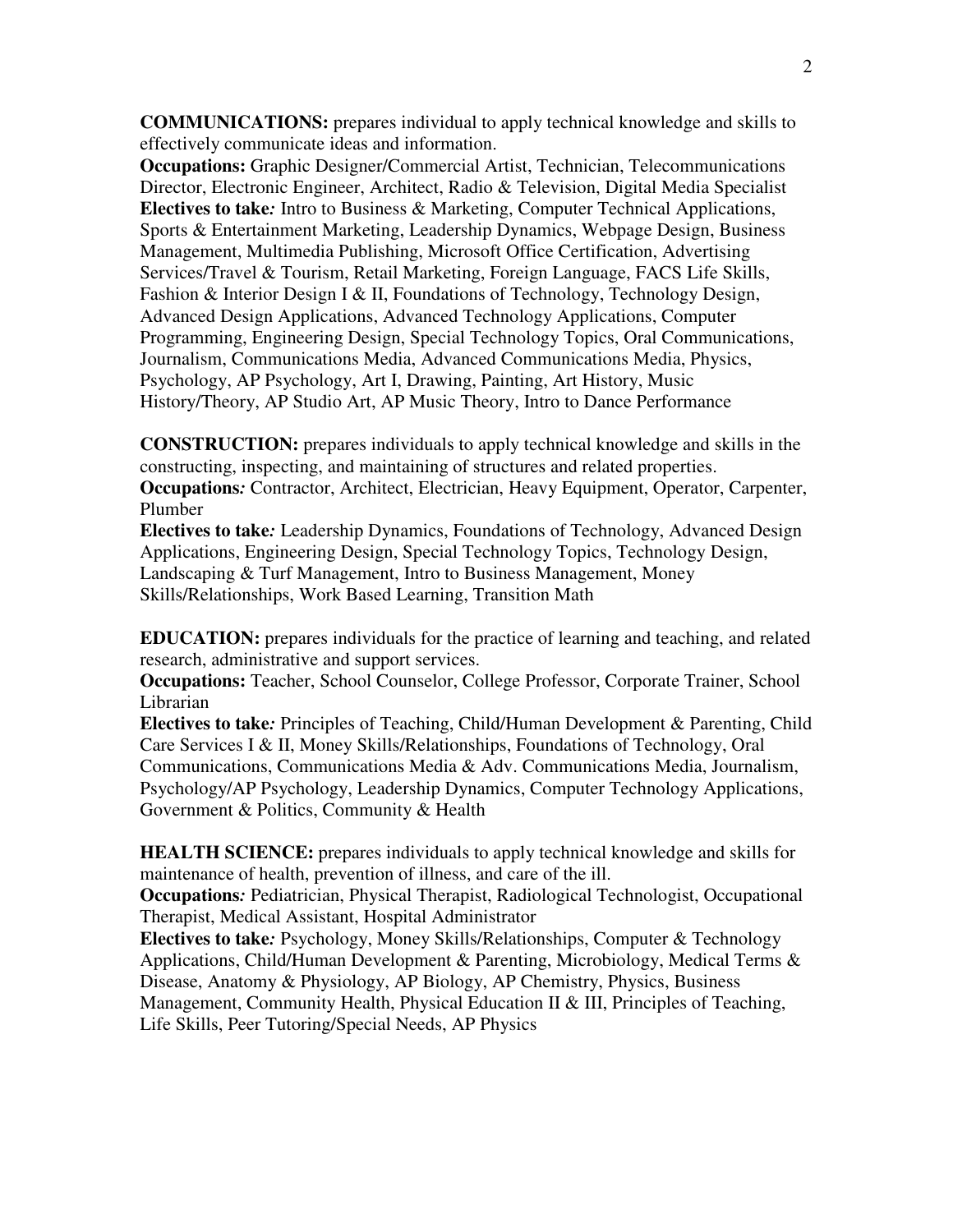**HUMAN SERVICES:** prepares individuals for employment in occupations that relate to families and human needs.

**Occupations:** Social Worker, Psychologist, Child Care Worker, Substance Abuse Specialist, Interior Designer, Dietician

**Electives to take***:* Retail Marketing, Principles of Teaching, Business Management, Intro to Business & Marketing, Life Skills, Money Skills/Relationship, Child/Human Development & Parenting, Child Care Services I & II, Oral Communications, Medical Terms and Disease, Community Health, PE II & III, AP Human Geography, Psychology, AP Psychology, Peer Tutoring/Special Needs

**INFORMATION TECHNOLOGY:** prepares individuals to apply technical knowledge and skills in the rapidly growing occupational fields of computer networking, programming, digital media, support services and e-commerce/web design. **Occupations:** Software Information, Network Administrator, Web Designer/Developer, Database Manager, Technical Writer, Multimedia Producer

**Electives to take***:* Computer Programming, Computer & Technical Applications, Webpage Design, Multimedia Publishing, Microsoft Office Certification, Work Based Learning, Leadership Dynamics, Intro to Business & Management, Yearbook I & II

**MANUFACTURING:** Prepare individuals to apply technical knowledge and skills in the production, maintenance, assembly, or repair of products.

**Occupations:** Machinist, Manufacturing Engineer, Automated Process Technician, Welding Technician, Quality Technician

**Electives to take***:* Technology Design, Advanced Design Applications, Advanced Technology Applications, Special Technology Topics, Leadership Dynamics, Computer Technical Applications

**PUBLIC SERVICES:** Prepare individuals to analyze, manage, and deliver public service programs including protective services such as police, fire and safety, postal services, and public utilities.

**Occupations***:* Attorney, Firefighter, Police Officer, Forensic Technician, Paramedic, *Paralegal* 

**Electives to take***:* Intro to Business, Computer Technology, Business Law, Leadership Dynamics, Business Management, Foreign Language, FACS Life Skills, Money Skills/Relationships, Child/Human Development & Parenting, Child Care Services, Food & Nutrition, Foundations of Technology, Creative Writing, Art of Thinking & Rhetoric, Oral Communications, Communication Media & Communication Media Advanced, Crime Scene Science/Criminal Justice, Microbiology, Medical Technology, Anatomy & Physiology, US Government & Politics, International Politics/American Government, Psychology, Acting Fundamentals, Photography